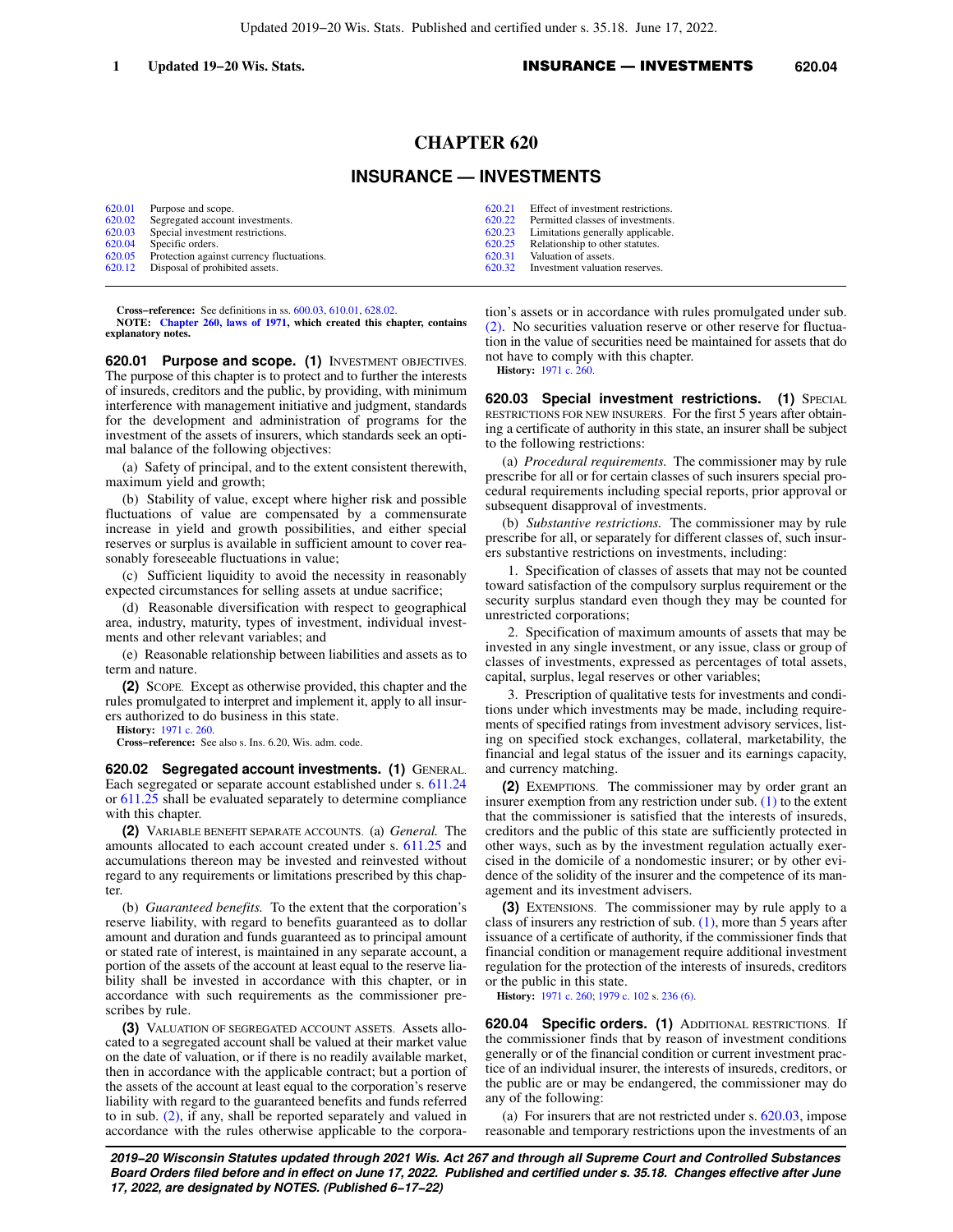## **620.04** INSURANCE — INVESTMENTS **Updated 19−20 Wis. Stats. 2**

individual insurer, including prohibition or divestment of a particular investment.

(b) For insurers that are subject to s. [620.03](https://docs.legis.wisconsin.gov/document/statutes/620.03), impose reasonable restrictions upon the investments of an individual insurer, including prohibition or divestment of a particular investment.

**(2)** CONSENT INVESTMENTS. The commissioner may count an asset toward satisfaction of the compulsory surplus requirement or the security surplus standard, or both, even if it does not conform to this chapter or rules promulgated thereunder, if the commissioner finds that counting it does not endanger the interests of insureds, creditors or the public.

**(3)** ALIEN INVESTMENTS. The commissioner may count toward satisfaction of the compulsory surplus requirement or the security surplus standard any assets in which an insurer must invest under the laws of a country other than the United States as a condition for doing business in that country if the commissioner finds that counting them does not endanger the interests of insureds, creditors or the public of this state.

**History:** [1971 c. 260](https://docs.legis.wisconsin.gov/document/acts/1971/260); [1979 c. 102](https://docs.legis.wisconsin.gov/document/acts/1979/102) s. [236 \(6\)](https://docs.legis.wisconsin.gov/document/acts/1979/102,%20s.%20236); [1991 a. 316](https://docs.legis.wisconsin.gov/document/acts/1991/316); [2015 a. 90](https://docs.legis.wisconsin.gov/document/acts/2015/90).

**620.05 Protection against currency fluctuations.** Any insurer doing business that requires it to make payment in different currencies shall have investments in securities in each of such currencies in an amount that independently of all other investments meets the requirements of chs. [600](https://docs.legis.wisconsin.gov/document/statutes/ch.%20600) to [646](https://docs.legis.wisconsin.gov/document/statutes/ch.%20646) as applied separately to the insurer's obligations in each currency. The commissioner may by order exempt an insurer, or by rule a class of insurers, from this requirement if the obligations in other currencies are small enough that no significant problem for solidity would be created by substantial fluctuations in relative currency values.

**History:** [1977 c. 339](https://docs.legis.wisconsin.gov/document/acts/1977/339); [1979 c. 89.](https://docs.legis.wisconsin.gov/document/acts/1979/89)

**620.12 Disposal of prohibited assets. (1) INVESTMENTS** BECOMING ILLEGAL. The commissioner shall allow a reasonable time not longer than 10 years for disposal of any investment legally held on April 30, 1972, or of any investment legal when made but subsequently becoming illegal.

**(2)** HARDSHIP CASES. A reasonable time shall be allowed for disposal of assets if the investment was made by mistake or if forced sale of the asset would be contrary to the interests of insureds, creditors or the public of this state.

**History:** [1971 c. 260](https://docs.legis.wisconsin.gov/document/acts/1971/260).

**620.21 Effect of investment restrictions. (1)** GENERAL. Assets may be counted toward satisfaction of the compulsory surplus requirement or the security surplus standard only so far as they are invested in compliance with this chapter and applicable rules promulgated by the commissioner.

**(2)** EXEMPTION FROM LIMITATIONS FOR ASSETS ACQUIRED IN ENFORCING RIGHTS. Assets necessarily acquired in the bona fide enforcement of creditors' rights may be counted for the purposes of sub. [\(1\)](https://docs.legis.wisconsin.gov/document/statutes/620.21(1)) for 5 years after acquisition if real property and one year if not real property, even if they could not otherwise be counted under this chapter. The commissioner may allow reasonable extensions of such periods if replacement of the assets within the periods would not be possible without substantial loss.

**History:** [1971 c. 260](https://docs.legis.wisconsin.gov/document/acts/1971/260).

**620.22 Permitted classes of investments.** Any of the following classes of investments may be counted for the purposes specified in s. [620.21,](https://docs.legis.wisconsin.gov/document/statutes/620.21) whether the investments are made by the insurer alone or as a participant in a partnership or joint venture:

**(1)** Bonds or other evidences of indebtedness of governmental units in the United States or Canada, or the instrumentalities of such governmental units, or of private corporations domiciled in the United States or Canada.

**(2)** Loans secured by mortgages, trust deeds, or other security interests in tangible property located in the United States or Canada or secured by insurance against default issued by a government insurance corporation of the United States or Canada or an insurer authorized to do business in this state.

**(3)** Preferred or common stock of any United States or Canadian corporation.

**(4)** Property needed for the convenient transaction of the insurer's business.

**(5)** Real property, together with the fixtures, furniture, furnishings, and equipment pertaining to the real property, that is located in the United States or Canada and that produces, or after suitable improvement can reasonably be expected to produce, substantial income.

**(6)** Loans upon the security of the insurer's own policies in amounts that are adequately secured thereby and that in no case exceed the surrender values of the policies.

**(7)** Investments in property and facilities for the development and production of solar or geothermal energy, fossil or synthetic fuel, or gasohol, including, but not limited to, ownership and control of such property and facilities, of up to 5 percent of the portion of the insurer's assets that exceeds \$2 billion.

**(8)** Any other investments that the commissioner authorizes by rule.

**(9)** Investments not otherwise permitted by this section, and not specifically prohibited by statute, to the extent of not more than 5 percent of the first \$500,000,000 of the insurer's assets plus 10 percent of the insurer's assets exceeding \$500,000,000.

**History:** [1971 c. 260;](https://docs.legis.wisconsin.gov/document/acts/1971/260) [1979 c. 279](https://docs.legis.wisconsin.gov/document/acts/1979/279); [1981 c. 307;](https://docs.legis.wisconsin.gov/document/acts/1981/307) [2001 a. 103.](https://docs.legis.wisconsin.gov/document/acts/2001/103)

**620.23 Limitations generally applicable. (1)** CLASS LIM-ITATIONS. For the purposes of s. [620.21](https://docs.legis.wisconsin.gov/document/statutes/620.21), the following limitations on classes of investments apply:

(a) Investments authorized by s. [620.22 \(1\)](https://docs.legis.wisconsin.gov/document/statutes/620.22(1)) which are not amortizable under applicable valuation rules, 5 percent of assets;

(b) Investments authorized by s. [620.22 \(4\),](https://docs.legis.wisconsin.gov/document/statutes/620.22(4)) 20 percent of assets in the case of nonassessable insurers, and 50 percent of the earned premium and assessments for the preceding calendar year in the case of assessable insurers;

(c) Investments authorized by s.  $620.22$  (5), 20 percent of assets in the case of life insurers, and 10 percent of assets in the case of nonlife insurers; and

(d) Investments by life insurers in common stock and in shares of mutual funds, 20 percent of assets.

**(2)** INDIVIDUAL LIMITATIONS. For the purposes of s. [620.21,](https://docs.legis.wisconsin.gov/document/statutes/620.21) the following limits on investments apply:

(a) *Common stock.* Common stock of a single corporation and its affiliates, other than subsidiaries of the types authorized under s.  $611.26$  (1) to [\(3\)](https://docs.legis.wisconsin.gov/document/statutes/611.26(3)) or mutual funds, 3 percent of assets;

(b) *Total investments.* All securities of a single issuer and its affiliates, other than the government of the United States and subsidiaries of the types authorized under s.  $611.26$  (1) to [\(3\),](https://docs.legis.wisconsin.gov/document/statutes/611.26(3)) 10 percent of assets.

**(3)** INVESTMENT SUBSIDIARIES. For the purpose of determining compliance with the limitations of this chapter, the assets of sub-sidiaries under s. [611.26 \(2\)](https://docs.legis.wisconsin.gov/document/statutes/611.26(2)) shall be deemed to be owned directly by the insurer and any other investors in proportion to the market value, or if there is no market, the reasonable value, of their interest in the subsidiaries.

**(4)** EFFECT OF QUANTITY LIMITATIONS. To the extent that investments exceed the limitations specified in subs. [\(1\)](https://docs.legis.wisconsin.gov/document/statutes/620.23(1)) and [\(2\),](https://docs.legis.wisconsin.gov/document/statutes/620.23(2)) the excess may be assigned to the investment class authorized in s. [620.22 \(9\),](https://docs.legis.wisconsin.gov/document/statutes/620.22(9)) until that limit is exhausted.

**(5)** SPECIAL RULE FOR MUTUAL FUNDS AND OTHER INVESTMENT COMPANIES. If the commissioner considers it desirable in order to get a proper evaluation of the investment portfolio of an insurer, the commissioner may require that investments in mutual funds or other investment companies be treated for purposes of this

**2019−20 Wisconsin Statutes updated through 2021 Wis. Act 267 and through all Supreme Court and Controlled Substances Board Orders filed before and in effect on June 17, 2022. Published and certified under s. 35.18. Changes effective after June 17, 2022, are designated by NOTES. (Published 6−17−22)**